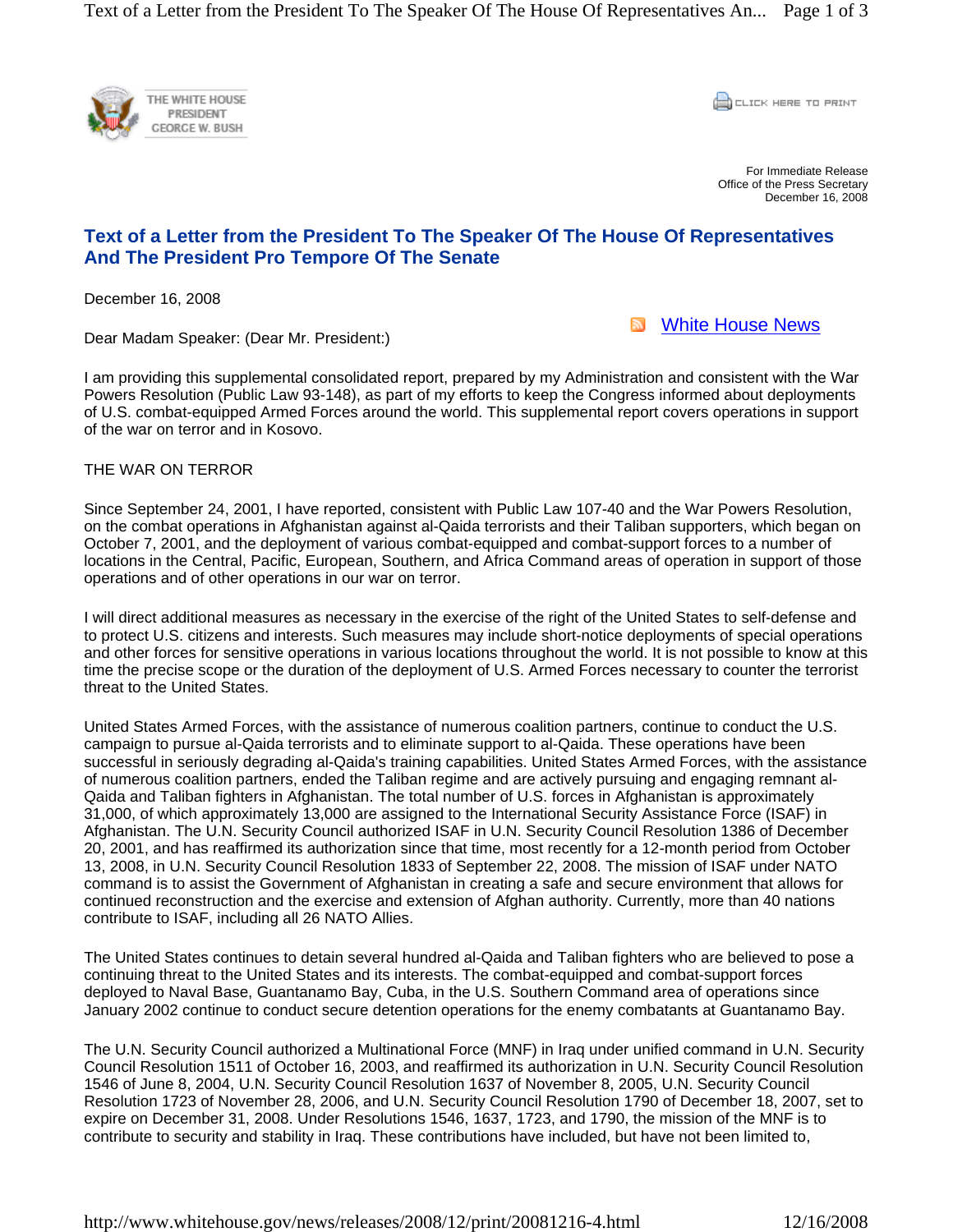assisting in building the capability of the Iraqi security forces, supporting the development of Iraq's political institutions, improving local governance, enhancing ministerial capacity, and providing critical humanitarian and reconstruction assistance to the Iraqis. The U.S. contribution to the MNF fluctuates over time depending on the conditions in theater as determined by the commanders on the ground; the current U.S. contribution to the MNF is approximately 152,035 U.S. military personnel.

In furtherance of our efforts against terrorists who pose a continuing and imminent threat to the United States, its friends and allies, and our forces abroad, the United States continues to work with friends and allies in areas around the globe. These efforts include the deployment of U.S. combat-equipped and combat-support forces to assist in enhancing the counterterrorism capabilities of our friends and allies. United States combat-equipped and combat-support forces continue to be located in the Horn of Africa region.

In addition, the United States continues to conduct maritime interception operations on the high seas in the areas of responsibility of all of the geographic combatant commanders. These maritime operations have the responsibility to stop the movement, arming, or financing of international terrorists.

## NATO-LED KOSOVO FORCE (KFOR)

As noted in previous reports regarding U.S. contributions in support of peacekeeping efforts in Kosovo, the U.N. Security Council authorized Member States to establish KFOR in U.N. Security Council Resolution 1244 of June 10, 1999.

The original mission of KFOR was to monitor, to verify, and, when necessary, to enforce compliance with the Military Technical Agreement between NATO and Serbia (formerly the Federal Republic of Yugoslavia), while maintaining a safe and secure environment. Today, KFOR deters renewed hostilities and, with local authorities and international police, contributes to the maintenance of a safe and secure environment that facilitates the work of the United Nations Interim Administrative Mission in Kosovo (UNMIK), the European Union (EU)-led International Civilian Office, and the evolving EU Rule of Law Mission (EULEX).

Currently, 25 NATO nations contribute to KFOR. Eight non-NATO countries also participate by providing military and other support personnel to KFOR. The U.S. contribution to KFOR is about 1,500 U.S. military personnel, or approximately 9 percent of KFOR's total strength of approximately 15,500 personnel.

The U.S. participating forces in KFOR have been assigned to the eastern region of Kosovo but also have operated in other areas of the country based on mission requirements. For U.S. KFOR forces, as for KFOR generally, helping to maintain a safe and secure environment remains the principal military task. The KFOR operates under NATO command and control and rules of engagement. The KFOR currently coordinates with and supports UNMIK within means and capabilities and has provided similar assurances of cooperation to EULEX. The KFOR provides a security presence in towns, villages, and the country-side; and organizes checkpoints and patrols in key areas to provide security, to protect all elements of the population living in Kosovo, and to help instill a feeling of confidence in all ethnic communities throughout Kosovo.

NATO continues periodically to conduct a formal review of KFOR's mission. These reviews provide a basis for assessing current force levels, future requirements, force structure, force reductions, and the eventual withdrawal of KFOR. NATO adopted the Joint Operations Area plan to regionalize and rationalize its force structure in the Balkans.

The UNMIK international police and Kosovo Police Service (KPS) have primary responsibility for public safety and policing throughout Kosovo. The UNMIK international police and KPS also have assumed responsibility for guarding some patrimonial sites and operating border crossings. The KFOR supports these police forces when requested and augments security in particularly sensitive areas or in response to particular threats as events on the ground dictate.

I have directed the participation of U.S. Armed Forces in all of these operations pursuant to my constitutional authority to conduct the foreign relations of the United States and as Commander in Chief and Chief Executive. Officials of my Administration and I communicate regularly with the leadership and other Members of Congress with regard to these deployments, and we will continue to do so.